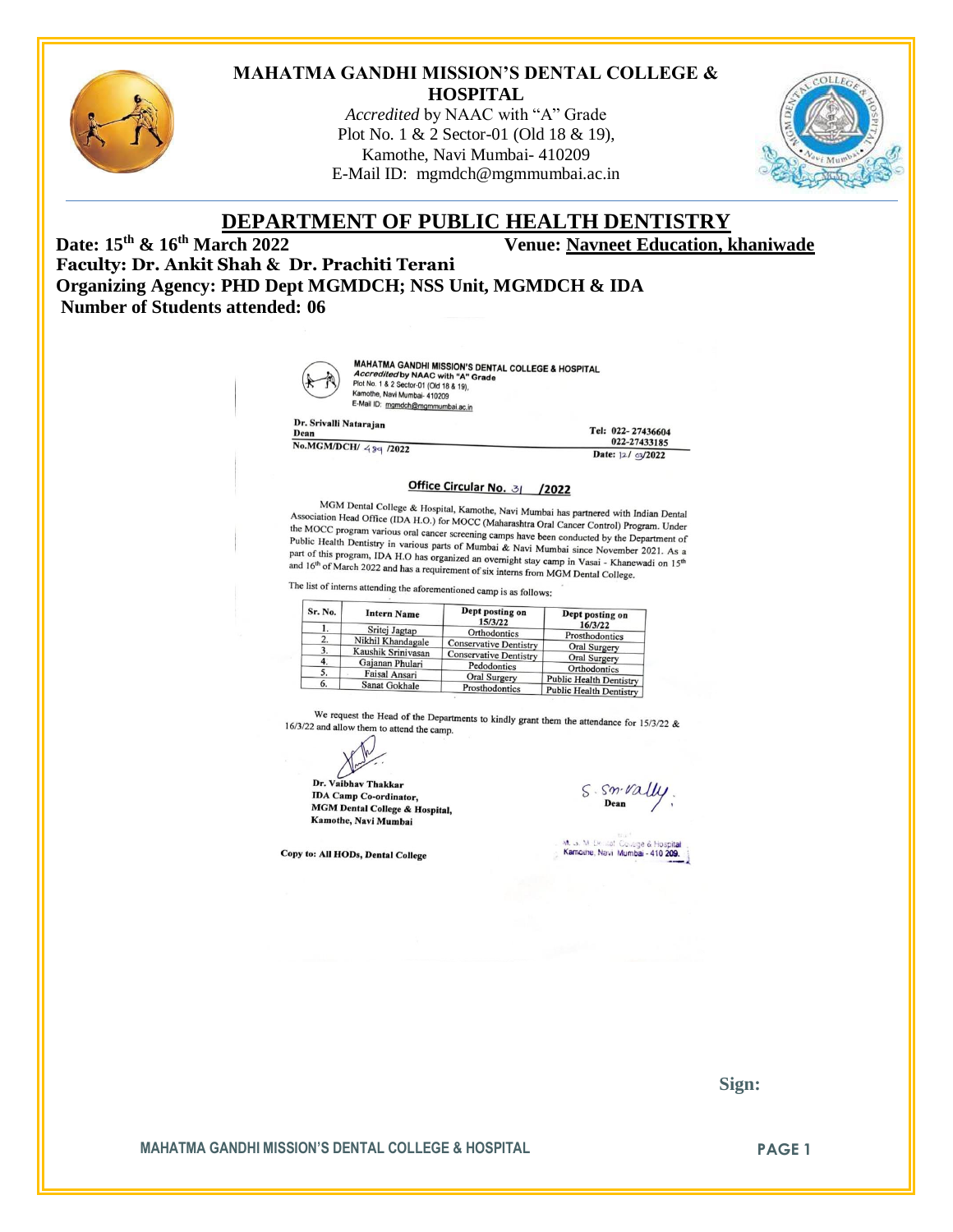# **Dental treatment utilization awareness camp Oral hygiene maintenance at at Navneet Education, khaniwade**

MGM Dental College in association with IDA constantly takes efforts of extending the oral health care to the community. The oral care initiative was also extended to patients at Navneet Education, khaniwade with the intention of creating awareness and providing oral health care to the patients. **Aim and objective:** 

- 1. To assess the oral health status of patients and to provide necessary Dental treatment.
- 2. To educate them and create awareness about oral health.

# **Method**:

A type III examination was carried out with the use of mouth mirror and probe in day light. All the patients were assessed for oral health status and were explained the need to get the problems corrected. The patients were made aware of the existing dental problems and preventive measures were explained.

**Observations:** A total of **508** patients were examined for various dental problems. Those requiring extensive treatment were referred to MGM Dental College and Hospital, Kamothe.

|  | Oral health status: |
|--|---------------------|
|  |                     |

| <b>Condition</b> | No. of      | Percentage % |
|------------------|-------------|--------------|
|                  | individuals |              |
| Dental caries    | 475         | 93.5%        |
| Gingivitis       | 377         | 74.21%       |
| Missing          | 249         | 49.01%       |
| Malocclusion     | 73          | 14.37%       |



### **Interpretation and conclusion:**

 **Dental caries is the most common problem among the patients followed by gingivitis.**

**Oral health education and prevention strategies should be implemented in order to reduce the disease burden among these patients.**

 **Sign:**

**MAHATMA GANDHI MISSION'S DENTAL COLLEGE & HOSPITAL PAGE 2**